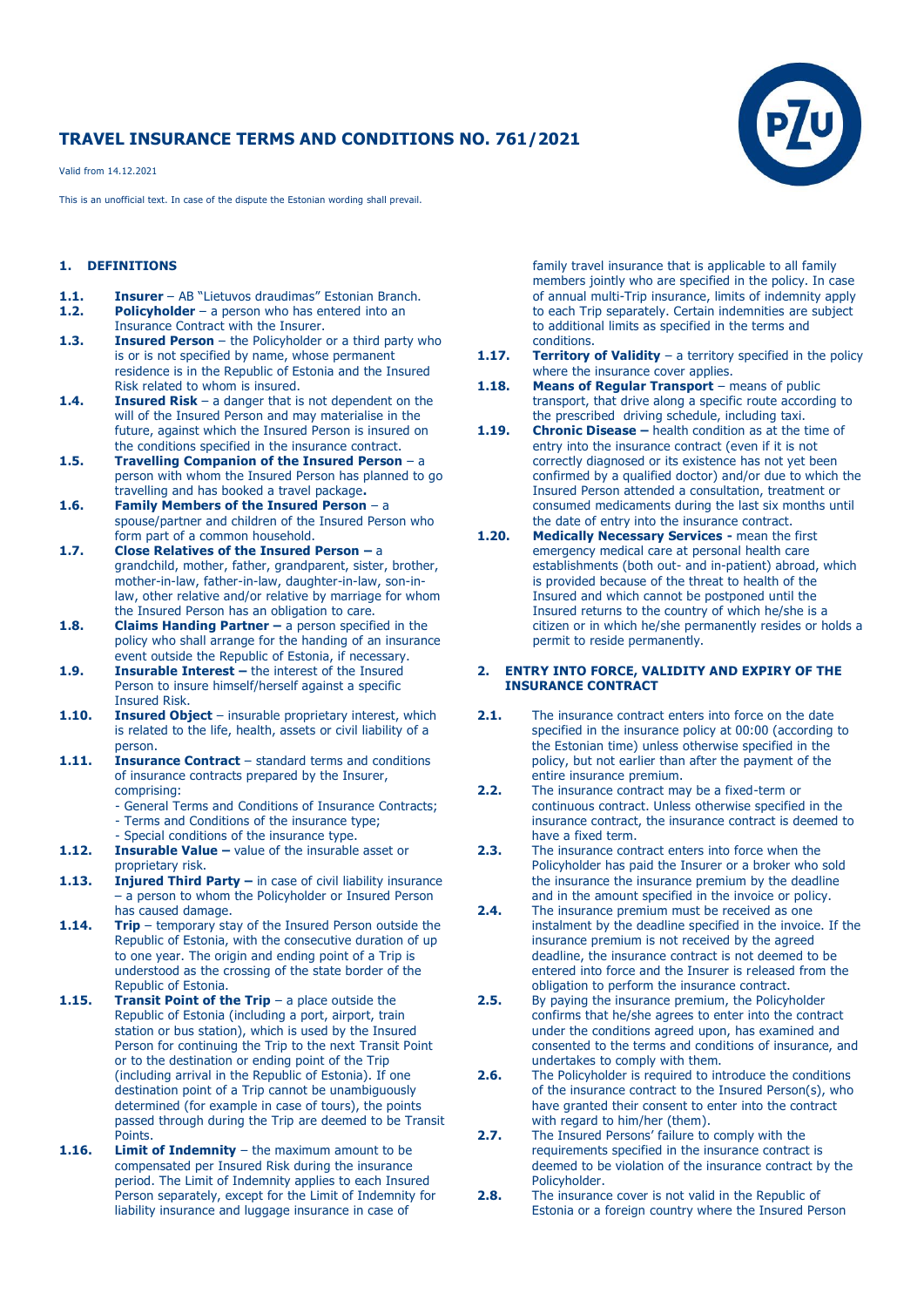permanently resides, except for travel interruption/ cancellation insurance cover, which is valid from the commencement date specified in the policy if the travel interruption is caused by the events specified in clause 4.2. Permanent residence is a place where a person lives more than 180 days per year.

- **2.9.** If return to the Republic of Estonia delays due to the insured event, the insurance period shall be prolonged by two calendar days.
- **2.10.** The insurance contract shall expire upon expiry of the insurance period on the date specified in the insurance policy at 24:00 (according to the Estonian time), by agreement of the parties or in any other event specified in the legislation or insurance contract.
- **2.11.** If the Policyholder wants to cancel the insurance contract prior to its term and an insured event has not taken place, in a format which can be reproduced in writing application shall be submitted to the Insurer. For the unused insurance period, the insurance premium paid by the Policyholder shall be repaid.

### **3. MEDICAL CARE INSURANCE**

- **3.1.** The medical care insurance event is:
- 3.1.1. unexpected severe illness of the Insured Person the symptoms of which appear first during the Trip (meaning that it has not been diagnosed by the doctor for the Insured Person immediately before the beginning of the Trip) and for the treatment of which the Insured Person needs urgent medical care in a foreign country;
- 3.1.2. an accident that has happened to the Insured Person, meaning an unexpected event caused by an external influence and not dependent on the will of the Insured Person, for the treatment of health damage caused by which the Insured Person needs urgent medical care in a foreign country;
- 3.1.3. death of the Insured Person in a foreign country.
- **3.2.** In case of a medical care insurance event, only the following expenses related to a disease that started during a Trip shall be compensated:
- 1. emergency and necessary ambulatory and/or hospital treatment costs in a foreign country;
- 2. necessary and substantiated expenses of examinations determined by a doctor for identifying the disease or providing treatment in a foreign country;
- 3. expenses of medicaments prescribed by a doctor in a foreign country;
- 4. substantiated expenses for medical aids purchased on the basis of a doctor's prescription in a foreign country if such aids have been prior agreed upon with the Insurer;
- 5. first aid dental expenses in a foreign country in the amount of up to EUR 200 per insurance period;
- 6. expenses for unexpected complications of pregnancy in a foreign country in the amount of up to EUR 1500 if the complication occurred before the 28th pregnancy week and it appeared for the first time, as a result of which the Insured Person needs urgent medical first aid, except for the events specified in clause 8.1.11;
- 7. necessary transport and accommodation expenses of an injured or ill person in a foreign country, which are necessary for receiving health care;
- 8. unavoidable and substantiated transport and accommodation expenses of a physically injured or ill Insured Person (including those of a medical companion) necessary for repatriation to the Republic of Estonia if such expenses have been prior agreed upon with the Insurer;
- 9. unavoidable and substantiated transport and accommodation expenses of one person accompanying the Insured Person (return Trip) in a foreign country in the amount of up to EUR 100 per day, but not more than for seven days, as prior agreed upon with the Insurer;
- 10. repatriation of the Insured Person's children under the age of 16 years who have been left without adult supervision due to the acute illness, bodily injury or death of parents (foster parents, caregiver) in a foreign

country to the Republic of Estonia. The need for such expenses must be confirmed by the Insurer in a format which can be reproduced in writing.

- 11. upon death of the Insured Person, funeral expenses (except for funeral banquet, travel expenses of persons attending the funeral) or costs for transporting the body or ashes to the Republic of Estonia in the amount of up to EUR 10,000;
- 12. medical treatment costs for exacerbation of a chronic disease in the amount of up to EUR 1500 provided the exacerbation of the disease was not medically predictable and travelling was not contraindicated
- **3.3.** The following damage and expenses shall not be compensated:
- 1. which exceed the limit of urgent medical care, including expenses for procedures or examinations the medical indication of which enables returning to the final destination of the Trip;
- 2. which are related to prophylactic examination, vaccination or other preventing action;
- 3. which are related to the procedures and medical services provided without the doctor's prescription;
- 4. which are related to venereal diseases, AIDS or diseases caused by HIV. Upon the initial diagnosis, the necessary expenses are compensated until determination of the diagnosis in the amount of up to EUR 1000;
- 5. which are related to oncological diseases. Upon the initial diagnosis, the necessary expenses are covered until determination of the diagnosis;
- 6. which are related to beauty parlour, tattoo services, rehabilitation, cosmetic or plastic treatment or their consequences;
- 7. which are related to the use of alternative treatment method or the consequences of its use;
- 8. which are related to prosthesing, acquisition of prostheses, orthopaedic, hearing and visual aids, etc., except when those are related to an insurance event of medical care subject to compensation and those expenses have been prior agreed upon in a format which can be reproduced in writing with the Insurer;
- 9. which are related to the purchase of medicaments which are necessary due to the current health condition of the patient or at the time of purchasing a policy it is known that those are required during the Trip;
- 10. which are related to the purchase of medicaments not prescribed by the doctor;
- 11. which is caused by a disease, disability that started before entry into the insurance contract, exacerbation of injury consequences or a disease, duration of treatment;
- 12. which is caused by the fact that the Insured intentionally did not apply all measures to reduce the consequences of an insurance event and facilitate recovery;
- 13. which is subject to compensation on the basis of the health insurance system, other health insurance contract or legislation:
- 14. which is related to planned treatment (including dental treatment);
- 15. treatment in an inpatient health care facility, medical transportation to Estonia, the transportation of the insured person's remains or funeral expenses if the Insurer's in a format which can be reproduced in writing consent was not received.
- **3.4.** Validity of an insurance contract upon doing sports and working
- 3.4.1. If the Insured Person is engaged in the activities specified in the following list in a foreign country, the policy must bear a notation "Sport":
- 1. oaring, rowing;<br>2. archery, crossb
- 2. archery, crossbow shooting, clay pigeon shooting;<br>3. aolf:
- 3. golf;<br>4. cross
- 4. cross-country skiing, biathlon;<br>5. swimming, water polo; swimming, water polo;
- 
- 6. fencing;
- 7. dance sport, gymnastics;
- 8. cycling;

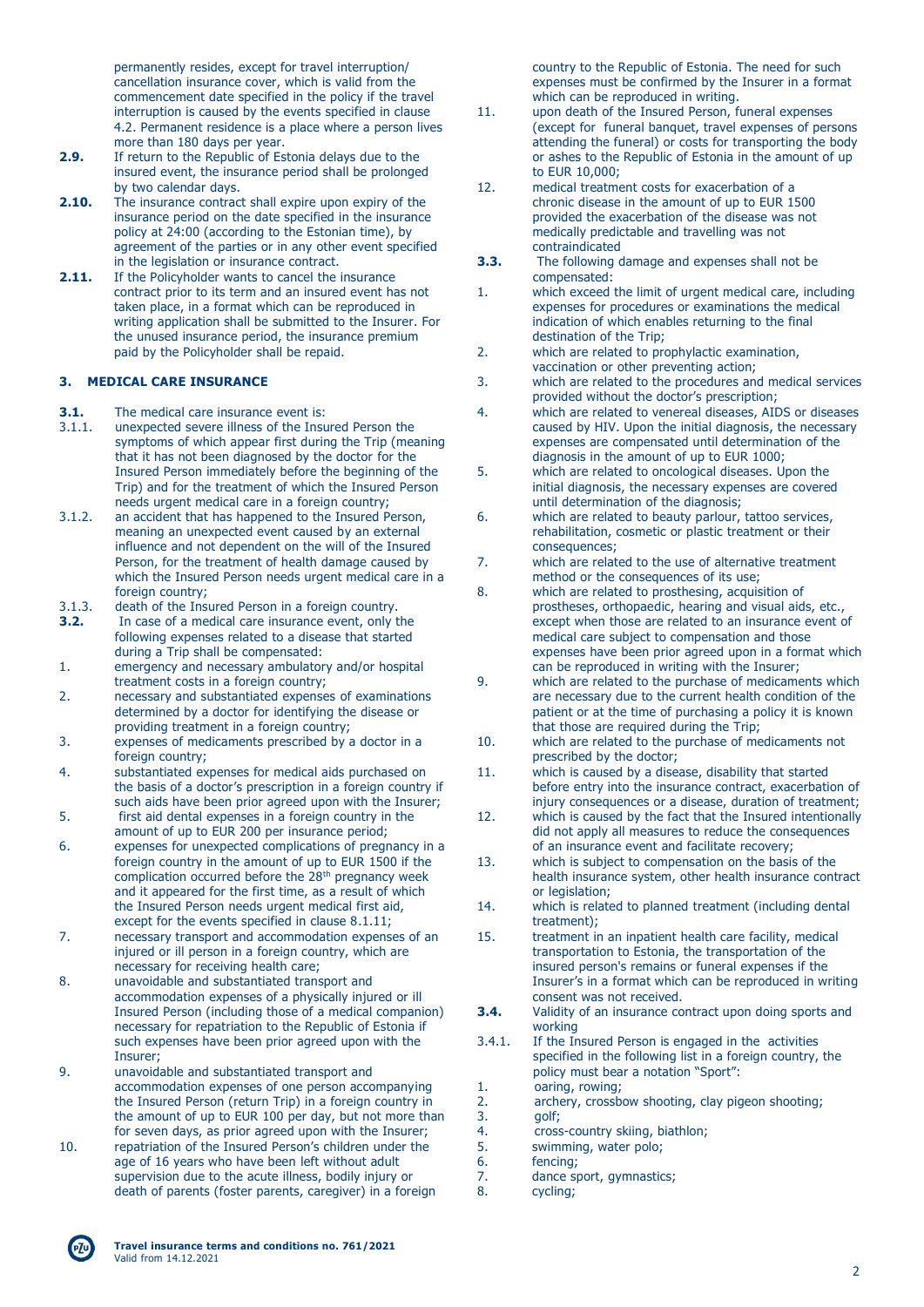- 9. track and field, orienteering;<br>10. basketball, volleyball:
- 10. basketball, volleyball;<br>11. bodybuilding:
- bodybuilding;
- 12. shooting;<br>13. skating, r
- skating, roller-skating;
- 14. floorball;
- 
- 15. tennis, badminton, squash, table tennis.<br>3.4.2. If the Insured Person is engaged in the If the Insured Person is engaged in the activities specified in the following list in a foreign country, the policy must bear a notation "high-risk activity":
- 1. alpine skiing, amateur snowboarding or snowmobiling on tracks marked by winter sports centres; hobby diving to the depth of 10 m to 20 m, having undergone special training and holding a licence for this (if no licence exists, the insurance cover is not applicable); water sports for which a motor vehicle is used;
- 2. participation in mountain hikes intended for tourists and lasting for over three consecutive days (up to the height of 3000 m), water hikes along waterfalls, rapids, rivers. The insurance cover is applicable provided the Trip takes place on trails prepared and marked for this purpose, where the local rescue service, Trip organiser or an appropriately licenced Trip attendant ensures supervision, safety and first aid, and if no special equipment is used during the Trip, and glaciers, gorges with a category, peaks or rapids are not passed through;
- 3. training (not as an amateur) in the following areas of sports: equestrian sport, strength athletics (weightlifting or powerlifting), kart racing, football, ice hockey, basketball, handball, baseball, cycling, triathlon, judo, wrestling;
- 4. participation in training camps and/or as a competitive athlete in league, championship, and international contests, Olympic games and other contests (except for chess and other unphysical fields);
- 5. participation in sailing cruises lasting for up to three consecutive days;
- 6. participation in military training and exercises provided those are not taking place in crisis areas and are organised for educational and training purposes;
- 3.4.3. If the Insured Person works in a foreign country as a builder, long-distance driver, or as a worker of metal, forestry, agriculture, (foodstuffs) industry and/or other manufacturing industry or in a similar area or profession requiring a similar physical effort, the policy must bear a notation "high-risk work".
- 3.4.4. The insurance cover of medical care does not apply in case of the following activities:
- 1. alpinism, ice, rock, wall and mountain climbing, speleology, rafting and other similar fields;
- 2. doing winter sports outside the marked trails of winter sports centres;
- 3. motorsport (ATV and rally racing, motorcycling, snowmobiling and other similar fields), including motorsports training, participation in testing motor vehicles;
- 4. air sport, gliding, riding a hot air balloon, glider, hang glider, ultra-light aircraft or amateur-built aircraft, 5. parachute and bungee jumps;
- 6. underwater sports, including diving to the depth of over
- 20 m; 7. extreme sports (down-hill cycling, free-ride cycling,
- bicycle and skateboard tricks, acrobatics, rugby, downhill racing, hell-ski, kite and wave surfing, etc.) ; 8. doing karate, box (including Thai-boxing, kickboxing,
- etc.) or other combat sports;
- 9. expeditions and Trips to mountains, jungles, deserts, wild areas without a professional companion;
- 10. sailing on the high-seas (arriving at ports not more frequently than on three consecutive days);
- 11. working as a miner, fisherman, seaman, policeman, deminer, security guard, rescuer, stuntman, members of ship or airplane crews;
- 12. participation in any military activities (peacekeeping missions, active military service, border guard service) or working in any areas or professions where the

Insured Person bears or uses a firearm to perform the duties;

- 13. staying in the crisis area as an observer, staff officer or for other similar reasons (medical staff in a catastrophe area, etc.)
- 14. doing other sports comparable with the aforementioned ones, or engaging in hobbies or activities posing a higher than usual risk to get bodily injuries, become ill or die.

## **4. TRAVEL INTERRUPTION INSURANCE**

- **4.1.** Travel interruption means cancellation, interruption of a Trip and late arrival for it.
- **4.2.** Cancellation of a Trip means that a booked and purchased Trip does not take place, caused by the following event that took place immediately before the beginning of the Trip:
- 1. illness, accident or death of the Insured Person, his/her family member or the sole travel companion;
- 2. life-threatening condition or death of a close relative of the Insured Person;
- 3. deterioration of property of the Insured Person located in the Republic of Estonia, due to which the personal presence of the Insured Person is inevitably required;
- 4. non-departure of a Means of Regular Transport due to a traffic accident, technical failure or weather conditions provided the Insured Person has made his/her best efforts that a Trip under the travel package could take place;
- 5. a vehicle that is used to travel to the origin or Transit Point of the Trip gets into a traffic accident.
- **4.3.** The insurance cover for Trip interruption/cancellation takes effect on the third day after entry into force of the policy provided payment for the policy has been made in a timely manner.
- **4.4.** Cancellation of a Trip is also understood as premature return from the Trip due to a travel interruption insurance event if the Insured Person returned from the Trip at the latest within the first 24 hours at the first Transit Point.
- **4.5.** Travel interruption means the interruption of an already started Trip and the return to the Republic of Estonia for the following reasons:
- 1. unexpected and severe illness, serious bodily injury or death of the Insured Person, his/her family member or travel companion;
- 2. life-threatening condition or death of a close relative of the Insured Person;
- 3. traffic accident to a vehicle that is used for travelling or theft of the vehicle if the Trip cannot be continued for that reason;
- 4. deterioration of the property of the Insured Person located in the Republic of Estonia, due to which the personal presence of the Insured Person is inevitably necessary.
- **4.6.** Late arrival for a Trip is a situation where the Insured Person arrives late at the origin, destination or Transit Point of the Trip for the following reasons:
- 1. the Means of Regular Transport by which the Insured Person has planned to travel does not depart or is late due to a traffic accident, severe weather conditions or unexpected technical failure;
- 2. a vehicle that is used to drive to the origin, destination or Transit Point of the Trip has got into a traffic accident.
- **4.7.** Illness is unexpected deterioration of the Insured Person's health condition which starts during a Trip or the first symptoms of which appear during the Trip and for the treatment of which the Insured Person needs urgent medical assistance.
- **4.8.** Accident is an unexpected, sudden event that takes place during a Trip, being caused by external effect and which is not dependent on the will of the Insured Person, which results in bodily injury or death of the Insured Person. Also an event beyond control of the Insured Person for the treatment of health damage

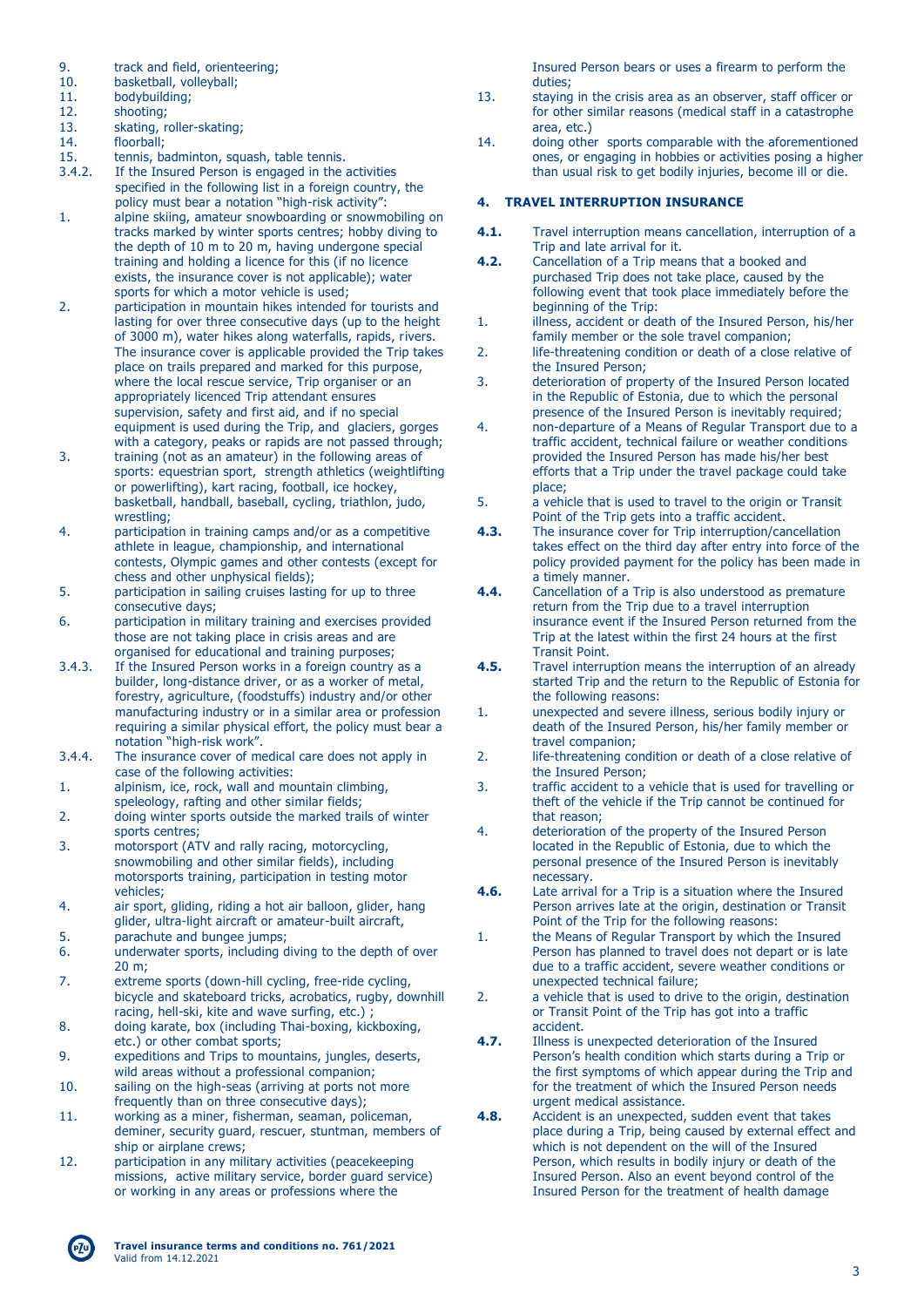caused by which the Insured Person needs urgent medical assistance and due to which continuance of the Trip is not recommended.

- **4.9.** Damage that is compensated on the basis of travel interruption insurance:
- 4.9.1. Upon cancellation of a Trip, the cost of a part of travel package that has been bought or irreversibly ordered and must be bought (rental of hotel rooms, air tickets, car rental, concert tickets, excursions) which the Insured Person or Policyholder may not reclaim from the Trip organiser or service provider related to the Trip.
- 4.9.2. Upon interruption of a Trip, reasonable and substantiated additional expenses shall be compensated which are related to the transport and accommodation if the Insured Person prematurely returns to Estonia. If the Trip is interrupted within the first 24 hours, the cost of the unused part of the travel package shall be also compensated.
- 4.9.3. Upon late arrival for a Trip, the additional costs of ticket exchange or the costs for using an alternative means of transport which are necessary for reaching the destination shall be compensated in the lowest price class that is available. In addition, reasonable and necessary additional accommodation expenses shall be compensated. If the beginning of a Trip is delayed due to an insurance event, the unavoidable accommodation expenses of the Insured Person shall be compensated if the Insured Person lives over 50 km from the origin point of the Trip.
- 4.9.4. Upon a change in the schedule of regular flight by an air company after the tickets have been bought, overbooking of a plane or, upon congestion of planes at the airport, substantiated additional expenses for transport and accommodation which are necessary for reaching the destination point or Estonia shall be compensated.
- 4.9.5. The indemnity or compensation, which the Insured Person has the right to receive from the tour operator, transport company or other service provider, shall be deducted from the amount of indemnity.
- **4.10.** Damage and expenses, which are caused by the following circumstances, shall not be compensated:
- 1. exacerbation of consequences of a disease which started or an injury which occurred before entry into an insurance contract or the beginning of an insurance cover of travel cancelation, or continuance of medical treatment;
- 2. a chronic disease of the Insured Person or its exacerbation;
- 3. pregnancy of the Insured Person or a complication caused by it, childbirth;
- 4. a psychiatric or psycho-neurotic condition or disease of the Insured Person (including stress reaction, depression, anxiety disorder, etc.);
- 5. deficient travel documentation (including, but not limited to, passport/ID card, visa, vaccination certificate, driving licence, etc.) or its deficient formalising;
- 6. incorrectly planned travel schedule. If the travel package is not caused by a registered tour operator or travel company, the minimum time between connections must be at least two hours or correspond to the minimum time of connections prescribed in the booking systems. Upon disputes, a notation in the booking system of flight tickets shall be used for specifying the flight times and connection places;
- 7. a change in the schedule of hydrofoils or domestic ferry traffic caused by weather conditions.

## **5. LUGGAGE INSURANCE**

- **5.1.** Luggage is personal clothing and effects which the Insured Person carries along and has bought during a Trip.
- **5.2.** Valuable items in a luggage are understood as: electronic equipment (e.g. laptop computer, notebook, photo, video, multimedia equipment, phone, their

additional equipment and other items), ID documents (passport, ID card, driving licence). Requirements for storage of valuable items are set out in clause 5.6.5.

- **5.3.** Insurance events of luggage insurance are:<br>1 delay of the luggage that is under liability of delay of the luggage that is under liability or supervision of a transport company in a foreign country by over four hour from the arrival of the Insured Person at the Transit or destination point, where the Insured Person stays at least 48 hours;
- 2. theft or robbery of the luggage;<br>3. loss of the luggage that is under
- loss of the luggage that is under supervision of a transport or accommodation company. The luggage is deemed to be lost if the transport or accommodation company has declared the luggage to be completely lost and has issued a certificate to this effect;
- 4. damage or destruction of the luggage under supervision of a transport company or the luggage that got damaged due to the consequences of a traffic accident.
- **5.4.** The luggage that is under personal supervision of the Insured Person is not subject to the insurance cover of damage or destruction of the luggage.
- **5.5.** The following damage shall be compensated upon an insurance event of luggage insurance:
- 5.5.1. Upon delay of luggage, the substantiated direct expenses incurred for buying unavoidably necessary essentials (clothes, personal hygiene products, etc.) shall be compensated in the amount of up to EUR 35 per day, but not more than EUR 140 at a maximum per two insurance events during one Trip. Upon family insurance, EUR 70 is substantiated per day, in total of EUR 280 per policy at a maximum. Upon a loss caused by a delayed luggage, the deductible specified in the policy shall not apply.
- 5.5.2. Upon loss or destruction of luggage, the replacement value of the luggage shall be compensated up to the Limit of Indemnity for luggage insurance specified in the policy, by taking into account depreciation of the luggage and applying the deductible specified in the policy. The replacement value is the amount of money that is necessary for obtaining a new item or an equivalent that is similar to the damaged item in Estonia, based on the value of the item at the time of damage. By agreement of the parties, the damaged item may be replaced by an equivalent.
- 5.5.3. Upon determining insurance indemnity, depreciation 15 % of the cost of the item shall be calculated per calendar year. Depreciation is calculated for items with the age of over one year.
- 5.5.4. The amount of indemnity of insurance payable for one item is at a maximum 50% of the insured sum of luggage insurance.
- 5.5.5. Upon theft or robbery of an ID document, the direct expenses related to formalising documents in the Republic of Estonia or a foreign country shall be compensated in the amount of up to EUR 100. The deductible specified in the policy shall not apply.
- 5.5.6. The Insured Person has the obligation to initially claim damage from a transport, accommodation or service company that is liable for occurrence of damage as soon as possible, but not later than within seven days after occurrence of damage.
- 5.5.7. Upon a luggage insurance event, the Insurer shall compensate a difference between the direct luggage loss and the amount compensated by a transport or service company.
- **5.6.** Requirements for storage of luggage:
- 5.6.1. at accommodation places and means of transport, luggage must be stored in a locked space intended for that purpose; it is prohibited to keep luggage in a place that is accessible by third parties, in unattended motor vehicles, caravans or trailer. A motor vehicle where luggage is stored must be locked and be in a guarded parking lot;
- 5.6.2. it is prohibited to leave personal luggage without supervision at public places (e.g. a catering establishment), tent, balcony of an accommodation

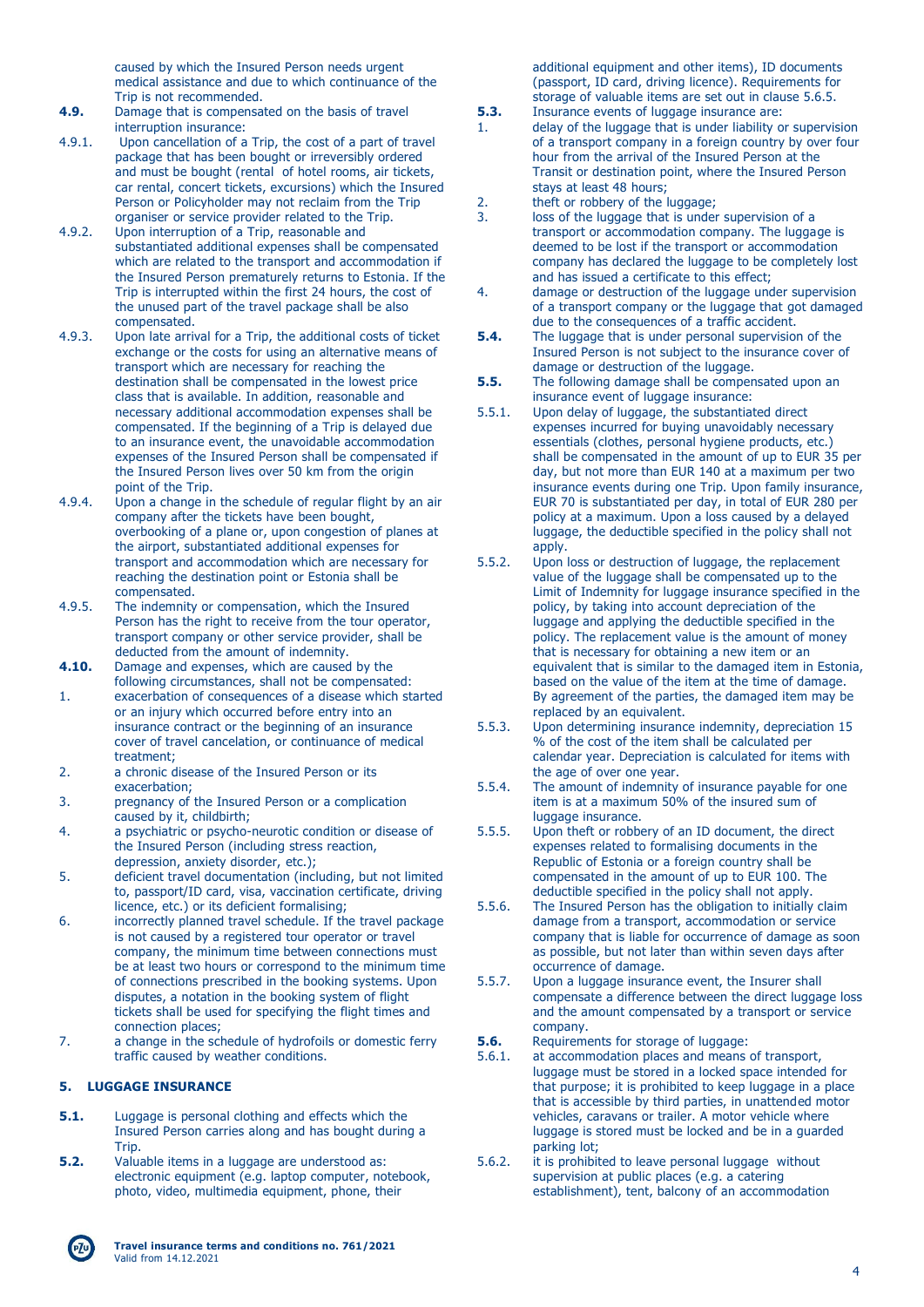establishment, a visible place in a vehicle (e.g. car, caravan, trailer, watercraft);

- 5.6.3. at night time, from 22:00 to 6:00, it is prohibited to leave the luggage in a vehicle or trailer;
- 5.6.4. if the sports equipment (e.g. bicycles, snowboards, skis) are to be left unattended outside or in a commonly used place, they shall be locked to a prescribed base or other relevant fastening frame;
- 5.6.5. valuable items in the luggage must be under the continuous and immediate supervision of the Insured Person (in hand luggage while being on a plane). Valuable items may not be given to the common luggage compartment of the means of transport. At the accommodation place, the valuable items must be kept in a strongbox or, when it is not available, in a locked storage space. Valuable items may not be left without personal supervision in a motor vehicle.
- **5.7.** Loss and expenses of luggage insurance shall not be compensated which are caused by the following circumstances:
- 1. incorrect use, customary use and depreciation of the luggage (e.g. scratches, damage of decorating details, etc.);
- 2. weather impact, except when the luggage is left in possession of a service company;
- 3. damage of items being in the luggage upon contact with corrosive or soiling substances, and injuries caused by sharn items;
- 4. theft or loss of an unattended item;<br>5. delay of luggage upon arrival in Esto
- 5. delay of luggage upon arrival in Estonia.<br>**5.8.** Luggage insurance cover does not apply
- **5.8.** Luggage insurance cover does not apply to the following items:
- 1. items that by their nature or quantity imply that they have been acquired or they are transported for commercial purposes;
- 2. antique items, works of art, collections, musical instruments;
- 3. cash, bank cards, cash derivatives, securities, tickets, ID documents (except for passport or ID card);
- 4. drawings, directives, advertising and training materials; 5. tools, work equipment, goods, samples of goods or products;
- 6. glasses, sun glasses, contact lenses, prostheses and medical aids;
- 7. motor vehicles, trailers, caravans, boats, their spare parts, additional equipment and furnishing:
- 8. foodstuffs, beverages;
- 9. plants, animals;
- 10. items of glass, porcelain, ceramic or other fragile material.
- **5.9.** Additional insurance for additional expenses related to rental of clothing and sports equipment in case of luggage delay:
- 5.9.1. I Insurance for additional expenses related to rental of clothing and sports equipment in case of luggage delay is a situation where the luggage given under supervision of an air company arrives late in a foreign country (luggage delay - see section 5.3.1 of these Terms and Conditions) or due to delay of the luggage given under supervision of an air company the Insured Person cannot catch its continuing flight provided the time between connections meets the requirements specified in clause 4.10.6.
- 5.9.2. If the policy includes a notation "Additional expenses related to rental of clothing and sports equipment in case of luggage delay", the expenses incurred in relation to luggage delay in a foreign country shall be compensated during one Trip, based on the purpose of the Trip the rental expenses for essential clothing, footwear and sports equipment in the amount of up to EUR 400.
- 5.9.3. Upon an insurance event of luggage delay, indemnity shall be paid once per insurance period and the deductible of luggage insurance specified in the policy shall apply.

### **6. ACCIDENT INSURANCE**

- **6.1.** Events Insured:
- 6.1.1. Bodily Injury of the Insured Person as a result of the Accident abroad as specified in the "Table for the Computation of the Insurance Benefits Payable in Case of Injury/Disability" (Annex 1);
- 6.1.2. disability of the Insured Person resulting from the Accident that has occurred abroad;
- 6.1.3. death of the Insured Person resulting from the Accident that has occurred abroad.
- **6.2.** Non-insured events shall be events referred to in clause 8 of these Terms and Conditions and the events that have occurred:
- 6.2.1. due to nervous and mental diseases: apoplexy, epilepsy or other spasmodic strokes (the Coverage remains if the cause of such disorders or strokes is the Accident as defined in these rules);
- 6.2.2. if the policy does not have a corresponding notation, which have occurred while the Insured Person (except as stated otherwise in the Insurance Contract):
- 1. was performing physical work related to construction risks and the use of mechanical and electrical devices;
- 2. was participating in official sports training or competitions/matches;
- 3. was engaged in sports/activities that pose threat to life. For the purposes of this item, posing a threat to life shall mean martial arts, motor sport, aviation sport, parachute jumping, diving, mountain climbing, mountain skiing and other extreme sports, whether on individual basis, spending a pastime and/or any other time, or organised sessions, training or competition/match;
- 6.2.3. health disorders arising from treatment (except cases whether the reason for the treatment was the Accident as defined in these rules);
- 6.2.4. the Insured violated the safety at work regulations while working under an employment contract;
- 6.2.5. congenital deficiencies of the body;<br>6.2.6. damage to a functional unit of the s
- damage to a functional unit of the system of organs, provided that prior to the Bodily Injury this area was affected by the disease or if traumas have occurred during one year, except cases of multiple traumas;
- 6.2.7. an event the occurrence of which during the Insurance Period is not confirmed by the medical documentation and/or diagnostic examinations from / made in a foreign healthcare establishment;
- 6.2.8. related to the treatment of a bodily injury, health disorders as a result of bodily injury and consequences thereof, which was required after the Insured has unreasonably delayed approaching a health care establishment even though recommended by the medical experts of the Insurer, as a result of which the Medically Necessary Services were not provided in due time;
- 6.2.9. the court has recognised the Insured as the person who has disappeared or whose whereabouts are unknown;
- 6.2.10. events not included in the "Table for the Computation of the Insurance Benefits Payable in Case of Injury/Disability" (Annex 1);
- 6.2.11. non-property damage.
- **6.3.** Sum Insured
	- The Sum Insured shall be specified in the Insurance **Policy**
- **6.4.** Responsibilities of the Insured in case of occurrence of the event:
- 6.4.1. immediately approach a healthcare establishment abroad and obtain the Medically Necessary Services;
- 6.4.2. in case of accident, upon return from the Trip the Insured Person shall notify the Insurer within 30 calendar days in a format which can be reproduced in writing, except cases where this is impossible for valid reasons;
- 6.4.3. to submit to the Insurer, dependent on the consequences of the accident, a medical diagnosis, health file prepared by the doctor and, upon a death event, the documents concerning the death of the Insured Person and its circumstances. Upon persistent

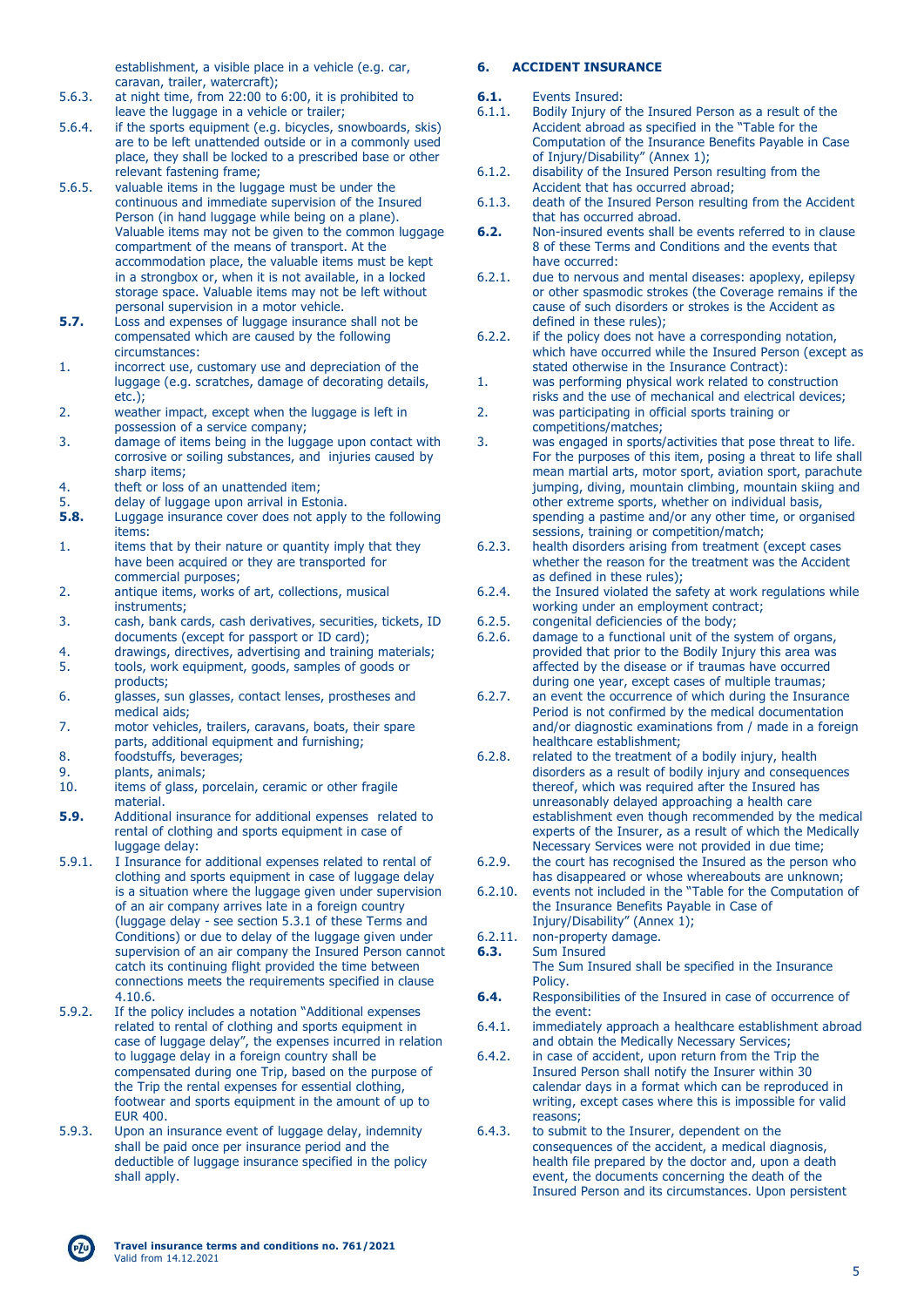disability, a prerequisite for an indemnity application is the submission of the following documents to the Insurer:

- 1. indemnity application in writing;<br>2. appropriate decision by a doctor
- appropriate decision by a doctor;
- 3. medical document describing the persistent and irrecoverable injury and its extent;
- 4. a decision of medical expertise concerning incapacity for work;
- 5. police certificate upon an offence or traffic accident; 6. occupational accident report upon an occupational accident.
- 
- **6.5.** Payment of the Benefit.<br>6.5.1. For the purposes of acci 6.5.1. For the purposes of accident insurance, the size of the Benefit is determined according to the "Table for the Computation of the Insurance Benefits Payable in Case of Injury/Disability" (Annex 1).
- 6.5.2. The set period for the manifestation of disability shall be one year after the Accident. The level of disability/incapacity-for-work and/or the level of meeting the special needs shall be established and confirmed by the Disability and Incapacity-for-Work Determination Service under the Estonian Social Insurance Board. This must be notified to the Insurer and supported by documents not later than within three months from the determination of the relevant level for the Insured.
- 6.5.3. After the Insured is granted the fixed-term level of disability/incapacity-for-work and/or the level of meeting the special needs, the Insurer shall pay the Benefit in parts:
- 1. the first part 20% of the Sum Insured;
- 2. where, upon expiry of the set term, the Insured is granted the relevant level of disability/incapacity-forwork and/or the level of meeting the special needs, the Insurer shall pay all the remaining part of the Benefit as provided for in item 6.5.1 of these Terms and Conditions;
- 3. where no level is granted to the Insured on expiry of the first term, the remaining part of the Benefit shall not be paid.
- 6.5.4. If diseases or bad health have influenced the health disorders or consequences thereof arising from the Accident, the Benefit shall be reduced by 5%.
- 6.5.5. If the Insured dies within one year from the date of the Accident or from another cause or later than within one year irrespective of the cause and if a claim for the Benefit in case of the injury or disability has already been made, the payment shall be made based on the degree of injury/disability established according to the latest medical conclusions.
- 6.5.6. In case if the Benefits have already been paid for the Bodily Injury (traumas, disability) due to the same event that has caused the death of the Insured, such Benefits shall be deducted from the Sum Insured payable after the death.

## **7. LIABILITY INSURANCE OF PRIVATE PERSON**

- **7.1.** Civil liability is legal liability upon violation of an obligation or causing unlawful damage, whereupon civil law remedies are applied.
- **7.2.** Civil liability insures personal or property damage unlawfully caused by the Insured Person or his/her child as a private person to a third party (injured party) concerning which the Insured Person has civil liability. For the purposes of these Terms and Conditions, a child is understood as the Insured Person's child who is under 14 years of age
- **7.3.** Upon personal damage, substantiated medical treatment costs, damage arising from temporary and continuous incapacity for work, insurance pension and funeral expenses shall be compensated, taking into account the deductible specified in the policy.
- 7.3.1. Medical treatment expense
- 7.3.1.1. Medical treatment expenses comprise the substantiated expenses related to transportation to a medical

institution, treatment of health damage and purchase of medicaments.

- 7.3.1.2. Such expenses are substantiated which do not exceed the price of medical treatment that is in conformity with the legislation or the average level of the price in the market of relevant services.
- 7.3.1.3. The medical treatment expenses are compensated to the service provider or the person who actually incurred the expenses on the basis of an invoice accepted by the Insurer.
- 7.3.2. Funeral expenses

Damage arising from death comprises substantiated funeral expenses (except for funeral banquette) which shall be compensated on the basis of invoices in the amount of up to EUR 10 000 to the person who actually incurred the expenses.

**7.4.** Property damage

Reasonable and substantiated repair expenses shall be compensated which is the cost of restoration repairs of the damaged item and other direct expenses related to restoration including expenses related to the rescue of property, taking into account the deductible specified in the policy. If the property is damaged, the damage arising from destruction, i.e. the value of property immediately before the insurance event, shall be compensated, taking into account the deductible.

- **7.5.** Legal assistance expenses Legal assistance and court expenses which are related to liability insurance shall be additionally compensated, whereupon the Insured Person shall be compensated for court expenses that the Insured Person has been ordered to pay on the basis of an enforced court decision, also for the necessary and substantiated legal assistance expense that have been incurred by the Insured Person and prior approved by the Insurer, up to 10% of the amount of damage, but not more than EUR 6500, taking into account the deductible specified in the policy. The insure shall not compensate for court expenses which arise from the matter that the Insured Person does not agree to a decision of the Insurer.
- **7.6.** If an event that has resulted in liability of the Insured Person gives rise to a claim of several injured parties and the total amount of such claims exceed the Limit of Indemnity, the Insurer shall satisfy the claims in proportion to the amount of claims within the Limit of .<br>Indemnity.
- **7.7.** If several persons are liable for causing the same damage, only the Insured Person's share of liability of the total damage caused shall be compensated, but not more than the Limit of Indemnity.
- **7.8.** Damages being in direct causal relationship with the same event are deemed to be one insurance event, irrespective of the time when damage occurs.
- **7.9.** The following damage and expenses of liability insurance shall not be compensated:
- 1. which are caused to himself/herself by persons who travel together;
- 2. which are caused to the property that is possessed, leased, borrowed by or has otherwise been transferred to his/her use;
- 3. for occurrence of which the Insured Person is liable as the owner or possessor of a building or apartment;
- 4. which are caused by animals that are owned by the Insured Person or are under his/her care;
- 5. which are caused by the use of land vehicle driving by the force of an engine;
- 6. which are caused by the use of watercrafts or aircrafts ; 7. which are caused by contamination of air, land surface or water;
- 8. which are caused by the Insured Person upon performing work or occupational commitments, or during professional or economic activities;
- 9. which are caused during a brawl;
- 10. which lie in pure economic damage, i.e. damage that is not directly related to personal or property damage;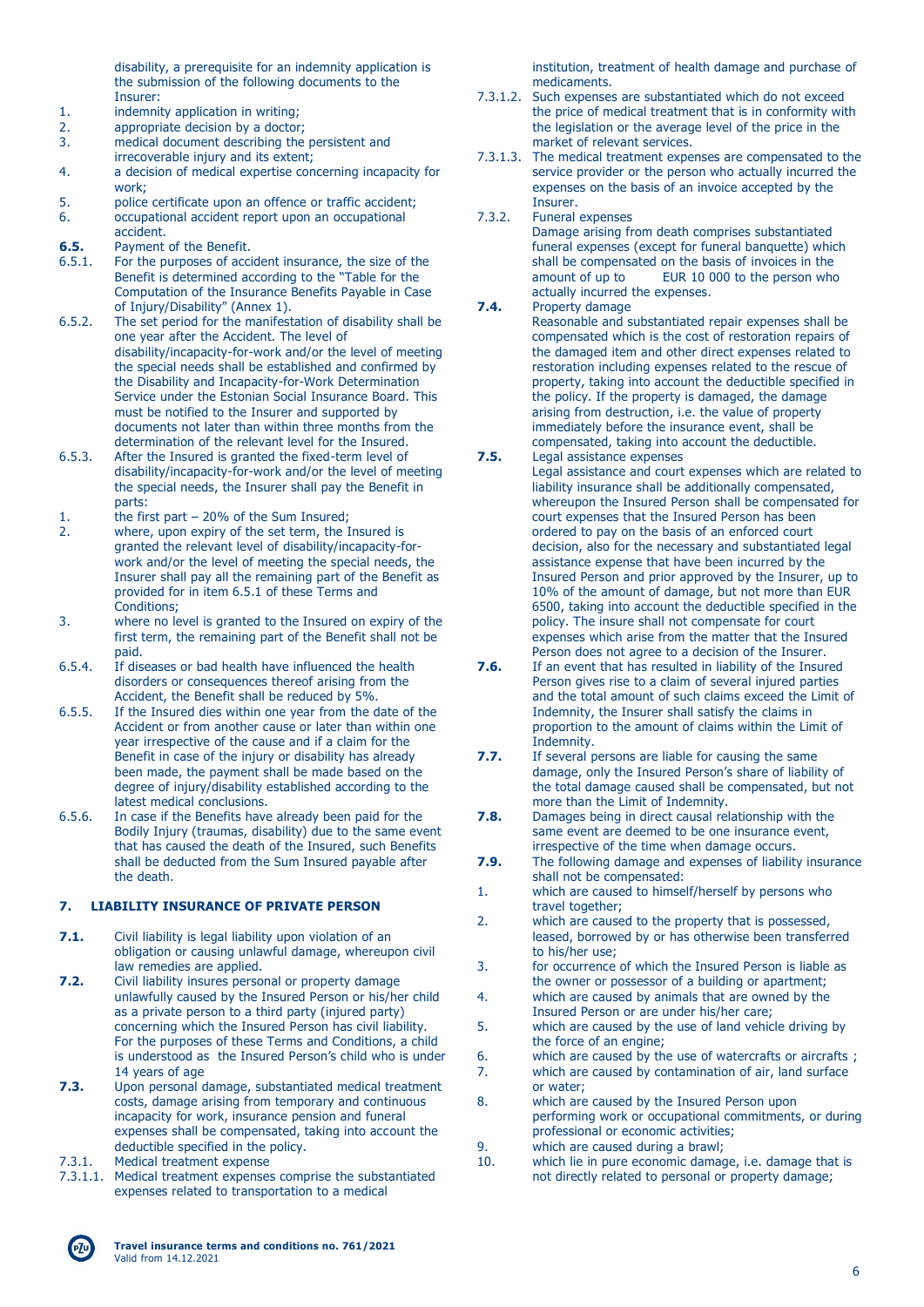- 11. which are subject to compensation on the basis of other liability insurance contracts;
- 12. for which the Insured Person is liable on the basis of a contract or guarantee;
- 13. the error caused by which or other liability basis was known or should have been known to the Insured Person upon entry into the insurance contract;
- 14. which are caused during sports contests or preparatory training;
- 15. which are caused on purpose;
- 16. which are caused in relation to penalties, interests or fines for delay.

## **8. GENERAL EXCLUSIONS**

- **8.1.** The following damage and expenses shall not be compensated:
- 1. which are caused by epidemic diseases, pollution of environment or natural catastrophe (e.g. earthquake, flood, etc.);
- 2. which are caused by a revolt, civil war, civil unrest, terrorism or diversion;
- 3. which are caused by a strike, interruption of work, insolvency; bankruptcy or contractual activities or liability of a third party (e.g. transport company, tour operator);
- 4. which are caused by activities or omissions of authorities (e.g. airport security control, customs control, etc.);
- 5. which are caused by suicide or an attempt of suicide of the Insured Person, participation in bets or brawls;
- 6. which are caused by the matter that the Insured Person has knowingly put his/her life or health in danger or harmed himself/herself;
- 7. which are caused by the Policyholder's or Insured Person's state of intoxication or consumption of psychotropic substances or consequences of their consumption;
- 8. which are caused by driving a vehicle while being intoxicated by alcohol, based on the allowed limit of alcohol content stipulated by the legislation in a relevant country;
- 9. which are related to the repairs, storage or transport of a means of transport (bringing back to the destination point of a Trip);
- 10. which are related to mental disorders, including depression, stress reaction, phobias, diagnostics or treatment of psychiatric and psychoneurotic diseases;
- 11. which are related to childbirth, a child born during a Trip, abortion,artificial insemination, treatment of infertility or avoidance of pregnancy, or their complications and consequences;
- 12. if the Policyholder, or a person for whom the Policyholder is liable, submits to the Insurer incorrect data during damage handling;
- 13. if the insurance contract is entered into after appearance of circumstances that caused a loss event;
- 14. such as moral damage, unearned income, penalties,
- spent time, daily allowance or other indirect expenses;
- 15. which are related to a motorcycle Trip; 16. if damage is caused by another person.

### **9. OBLIGATIONS OF THE POLICYHOLDER AND INSURED PERSON UPON A LOSS EVENT**

- **9.1.** The Policyholder is required to apply measures to limit any further damage, facilitate rectification, avoid any potential additional damage and ensure the rights of the Insurer.
- **9.2.** The Insured Person shall notify the Insurer of occurrence of a loss event as soon as possible in a format which can be reproduced in writing or website of the Insurer. The Insured Person may notify of an insurance event of medical assistance also to an insurance assistance partner.
- **9.3.** The Insured Person is required to submit an indemnity application in writing at the latest within one month after

the end of the Trip, together with the original documents and data on the circumstances of the event, amount of damage and parties;

- **9.4.** Upon an illness or accident, the Insured Person shall immediately contact a licenced doctor or medical institution, follow the doctor's instructions, obtain a medical certificate with a diagnosis concerning the treatment provided, including the time of treatment, the first visit and description of the treatment provided;
- **9.5.** The Policyholder is required to help the Insurer in filing a claim for recovery, by submitting the necessary data, documents, explanations, etc. necessary for exercising the claim for recovery;
- **9.6.** For organising hospital treatment or repatriation in a foreign country, it is required to contact the Insurer or claim handling partner by calling to the phone number specified in the insurance policy.
- **9.7.** The expenses of medical treatment of repatriation shall be compensated only upon prior approval by the Insurer or claim handling partner.
- **9.8.** Repatriation of the Insured Person to Estonia shall be organised by the Insurer or claim handling partner. Doctors accepted by the Claims Handling Partner or Insurer shall decide over the need for repatriation and the way how it will be carried out. If doctors consider repatriation to be necessary and the Insured Person rejects it, the Insurer does not have the obligation to compensate any further expenses. If the doctors accepted by the Insurer or Claims Handling Partner do not consider repatriation or premature return to be substantiated (among other things, when the Insured Person has not contacted a relevant doctor), the Insurer does not have the obligation to compensate.
- **9.9.** Upon death of the Insured Person in a foreign country, the Insurer or Claims Handling Partner arranges for burial or cremation of the deceased abroad or repatriation of the deceased to Estonia.
- **9.10.** The representatives of the Insurer or Claims Handling Partner must be provided with an access to the information concerning the loss event, including medical data.
- **9.11.** Upon loss event of travel interruption insurance, the tour operator, accommodation company, transport company or other service provider shall be immediately informed of the event that prevents from going on or continuing a Trip, in order to ensure that cancellation of the Trip would be accompanied by the smallest possible expenses and contractual penalties. Upon violating the notification obligation, the Insurer shall not compensate for any additional expenses arising from delay.
- **9.12.** The Insured Person undertakes to formulate and register a traffic accident, robbery, theft or other offence in a law enforcement agency.
- **9.13.** If a third party (e.g. tour operator, air company) is responsible for transport, the Insured Person must immediately contact the person that caused loss for compensation for the expenses and obtain from that person a written certificate which includes at least the reason for the event, its time and the amount of indemnity paid to the Insured Person.
- **9.14.** Upon loss event of luggage insurance when liability for loss is borne by a transport company or a person to whom the luggage has been given for storage, the Insured Person must contact the person who has caused damage at the latest within 5 days for compensation for the expenses and obtain from that person a written certificate which includes at least the reason for the event, its time and the amount of indemnity paid to the Insured Person.
- **9.15.** Upon an insurance event of liability insurance, the Insured Person shall obtain from the suffered person a claim for indemnity and an explanatory letter concerning the occurrence of the event and attach to them the documents and other certificates of appropriate institutions which confirm the occurrence of the insurance event.

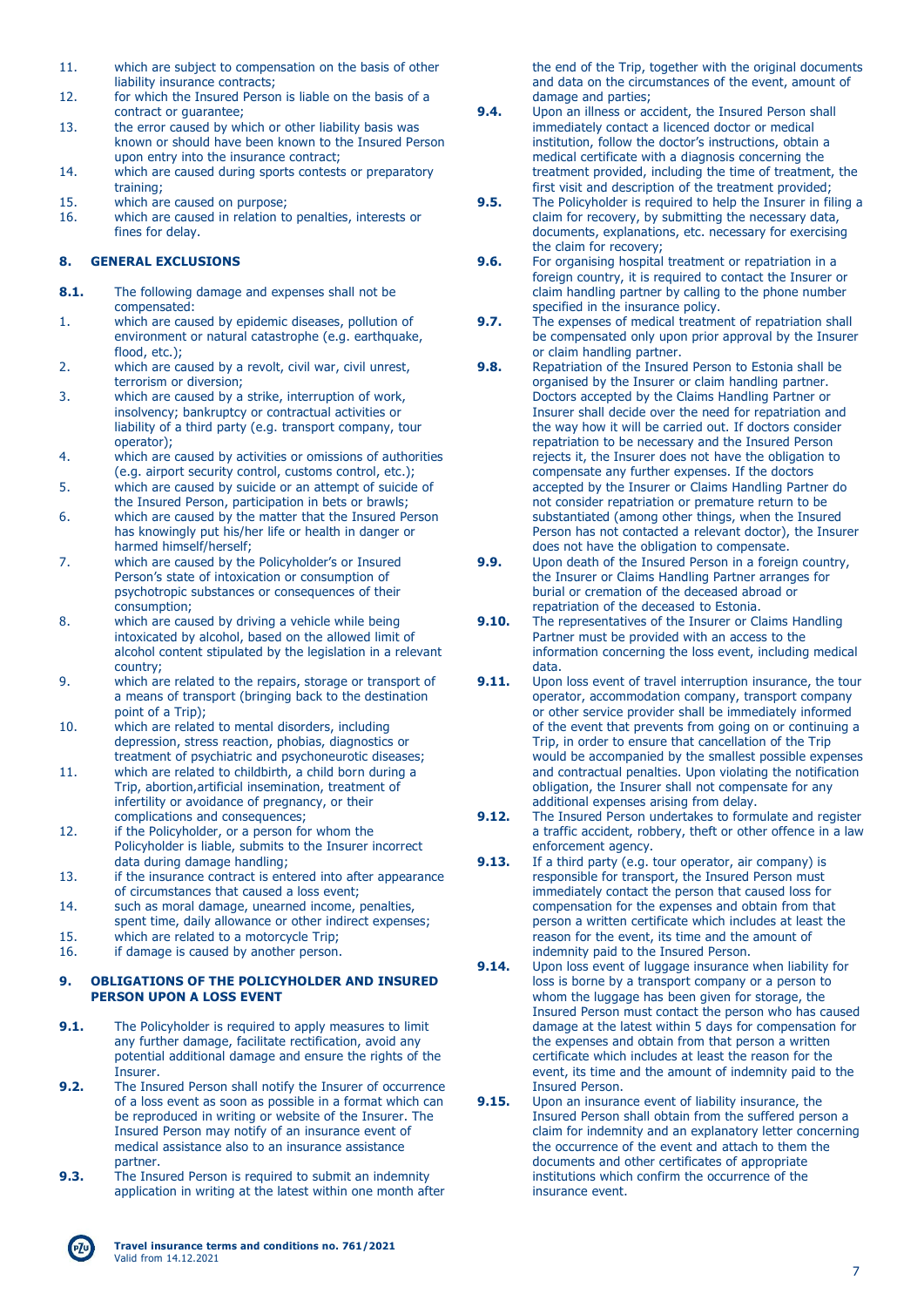- **9.16.** The Insured Person undertakes to additionally submit other information and documents that are necessary for determining the contractual liabilities of the Insurer.
- **9.17.** If the Insured Person fails to comply with one or more requirements specified in clauses 9.1-9.16, the Insurer has the right to reduce the insurance indemnity or refuse to pay it.

### **10. COMPENSATION FOR DAMAGE**

- **10.1.** The Insurer shall perform its obligation under the insurance contract when the Insurer has completed the operations necessary for identifying the insurance event and determining the extent of performance by the Insurer.
- **10.2.** If the expenses and loss subject to compensation are larger than the sum insured, the insurance indemnity is deemed to be equal to the sum insured.
- **10.3.** If the expenses and loss subject to compensation are smaller than the sum insured, the insurance indemnity is deemed to be equal to the amount of loss.
- 10.4. As regards luggage liability, the insurance indemnity shall be calculated by taking into account the deductible which is specified in the policy.
- **10.5.** Upon compensating for luggage insurance loss, the Insurer has the right to demand that the right to recovery of the remains of the destroyed property or replaced property, also the property that has unlawfully left possession of the entitled person be transferred to the Insurer. Until transfer of the aforementioned property or right to recovery thereof to the Insurer, the Insurer has the right to suspend the payment of insurance indemnity or reduce the insurance indemnity by the ordinary value (market value) of such property.
- **10.6.** If the Insurer gives compensation by way of paying money, the Insurer does not have the obligation to pay the insurance indemnity until the person entitled to receive insurance indemnity has notified in a format which can be reproduced in writing of the bank account number and the name of the account holder.
- **10.7.** Direct proprietary and documented damage shall be compensated which is caused by an insurance event. Upon undocumented damage, the Insurer has the right to reduce insurance indemnity or refuse to pay it.
- **10.8.** The Insurer is not required to perform the obligation to the Insured Person to a larger extent than the actual amount of loss.
- **10.9.** If any part of the claim against the Insured Person is not certified, the Insurer shall compensate for only the certified part.
- **10.10.** After occurrence of an insurance event, the Insurer has the right to demand from the Policyholder/Insured Person the information necessary for determining the obligation to perform the insurance contract and additionally also the documents certifying the event, including access to sensitive personal data.
- 10.11. If the Policyholder or Insured Person has violated an obligation under the insurance contract (including the obligation to submit certificates), the Insurer has the right to refuse to pay insurance indemnity or reduce it if such violation had an impact on the creation of loss or the amount of loss or on determination of the performance obligation of the Insurer.
- **10.12.** If violation of the insurance contract becomes known to the Insurer after payment of insurance indemnity, the Insurer has the right to reclaim the paid insurance indemnity partially or fully, dependent on whether the Insurer would have refused to pay insurance indemnity or reduced it if the Insurer was aware of violation of the insurance contract.
- **10.13.** If the Insurer has compensated for a delayed, stolen or robbed item, the Policyholder is required to immediately inform the Insurer of receiving back, finding it or learning its whereabouts in a format which can be reproduced in writing. The Insurer has the right to demand transfer of the item.

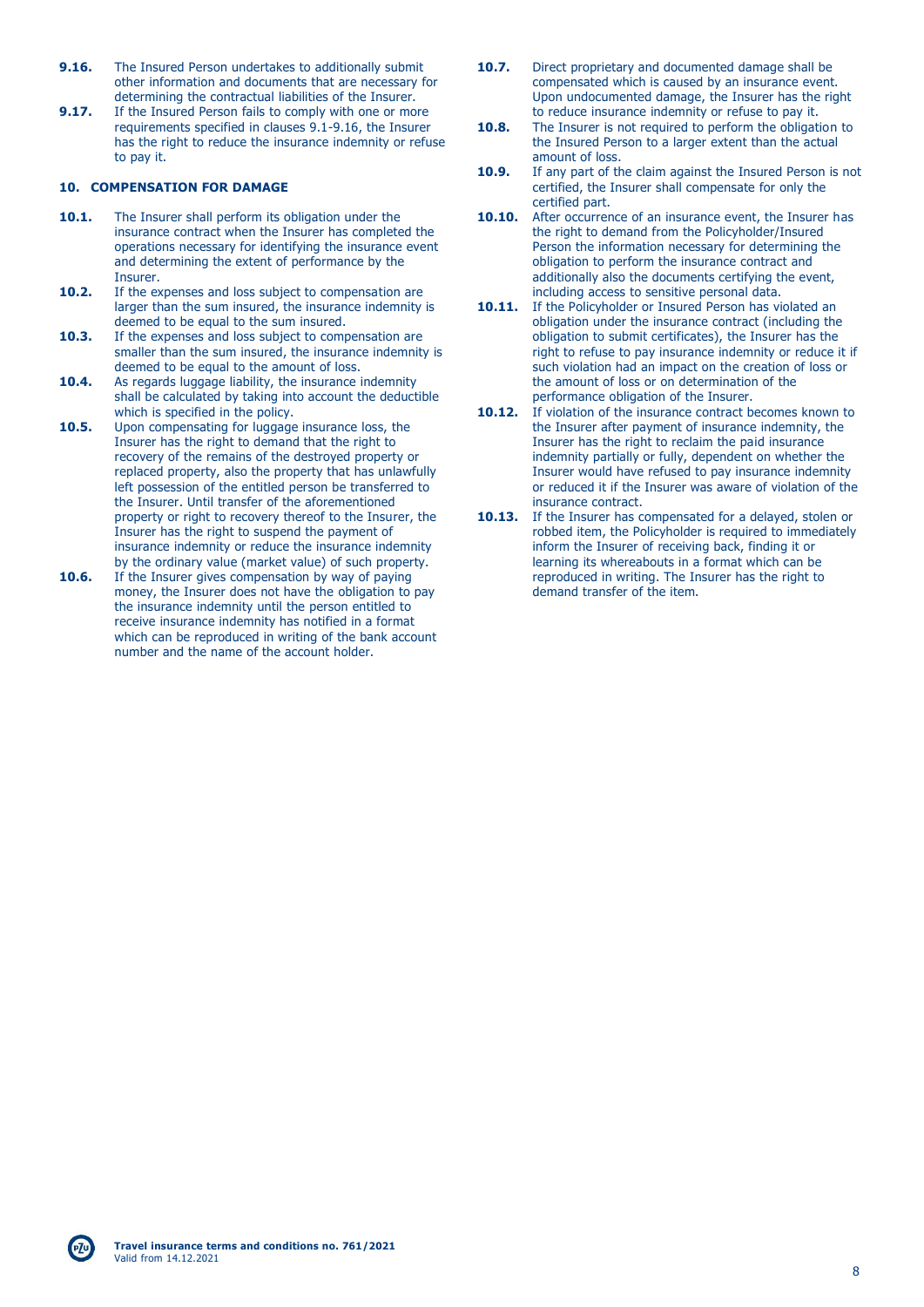### **TERMS AND CONDITIONS OF TRAVEL INSURANCE NO. 761/2021, Annex 1 Valid from 14.12.2021**

## **TABLE FOR THE CALCULATION OF INSURANCE INDEMNITY IN CASES OF PERSONAL INJURY/DISABILITY**

| <b>Item</b>  | <b>Consequences of an insured event</b>                                                                                                                                                                                                                                                                                                                                                                                                                                                                                                                                                                              | <b>Insurance</b><br>indemnity (as a<br>percentage of the<br>sum insured)            |
|--------------|----------------------------------------------------------------------------------------------------------------------------------------------------------------------------------------------------------------------------------------------------------------------------------------------------------------------------------------------------------------------------------------------------------------------------------------------------------------------------------------------------------------------------------------------------------------------------------------------------------------------|-------------------------------------------------------------------------------------|
| 1            | <b>Central nervous system</b><br>a) cerebral concussion (comatosis);<br>b) cerebral haemorrhage (hematoma).<br>Skull fractures:<br>c) vault bones;<br>d) foundation (base) bone.<br>NOTE:<br>The insurance benefit for a head concussion (1a) is paid if the in-patient treatment lasted for<br>more than 24 hours                                                                                                                                                                                                                                                                                                   | 3%<br>6%<br>10%<br>15%                                                              |
| $\mathbf{2}$ | <b>Facial bones</b><br>a) fracture of the upper jaw (maxilla), zygomatic (os zygomaticum), lower jaw (mandibula);<br>b) multiple mandibular fracture;<br>c) nasal bone fracture;<br>d) larynx, thyroid cartilage, hyoid bone fracture.                                                                                                                                                                                                                                                                                                                                                                               | 6%<br>7%<br>3%<br>4%                                                                |
| 3            | Traumatic dental damage (loss of the entire tooth and/or root)<br>a) loss of 2 teeth;<br>b) loss of 2-4 teeth;<br>c) loss of more than 5 teeth.                                                                                                                                                                                                                                                                                                                                                                                                                                                                      | 2%<br>3%<br>6%                                                                      |
| 4            | <b>Chest</b><br>a) sternal fracture;<br>b) fracture of 2 ribs;<br>c) fracture of 3-5 ribs;<br>d) fracture of 6 ribs.                                                                                                                                                                                                                                                                                                                                                                                                                                                                                                 | 5%<br>3%<br>4%<br>6%                                                                |
| 5            | <b>Spine</b><br>a) fractures of the cervical spine, thoracic or lumbar vertebrae parts, hoops;<br>b) vertebrae cross or crest growth fractures;<br>c) sacral fracture;<br>d) coccyx fracture.                                                                                                                                                                                                                                                                                                                                                                                                                        | 12%<br>3%<br>10%<br>3%                                                              |
| 6            | <b>Hand</b><br>a) shoulder, clavicle fracture;<br>b) shoulder blade joint (shoulder articular fossa) fracture;<br>c) shoulder joint (bone fragment) fracture;<br>d) humeral fracture;<br>e) elbow joint fracture (fracture on the knuckle);<br>f) forearm bone (one bone) fracture;<br>g) forearm bone (one bone) fracture with dislocation;<br>h) both forearm bones fracture;<br>i) wrist bone fracture;<br>j) metacarpal bone fracture;<br>k) thumb (basic, middle phalanx) fracture;<br>I) thumb (final phalanx) fracture;<br>m) finger (basic, middle phalanx) fracture;<br>n) finger (final phalanx) fracture. | 5%<br>6%<br>4%<br>8%<br>5%<br>5%<br>7%<br>7%<br>3%<br>4%<br>4%<br>2%<br>2%<br>$1\%$ |
| 7            | <b>Pelvis</b><br>a) pelvic bone (ilium, pubis, ischium, pelvis bone) fracture;<br>b) acetabular fracture:<br>c) one joint rupture<br>d) joint rupture and bone fracture;<br>e) fracture of more than two bones.                                                                                                                                                                                                                                                                                                                                                                                                      | 5%<br>12%<br>7%<br>13%<br>8%                                                        |
| 8            | <b>Thigh</b><br>a) splitting of the femur bone fragments;<br>b) femur bone crest fracture;<br>c) femoral head and (or) neck fracture;<br>d) femoral body fracture;<br>e) femoral or tibial articular surface fracture.                                                                                                                                                                                                                                                                                                                                                                                               | 4%<br>6%<br>12%<br>8%<br>10%                                                        |



 $PZ^0$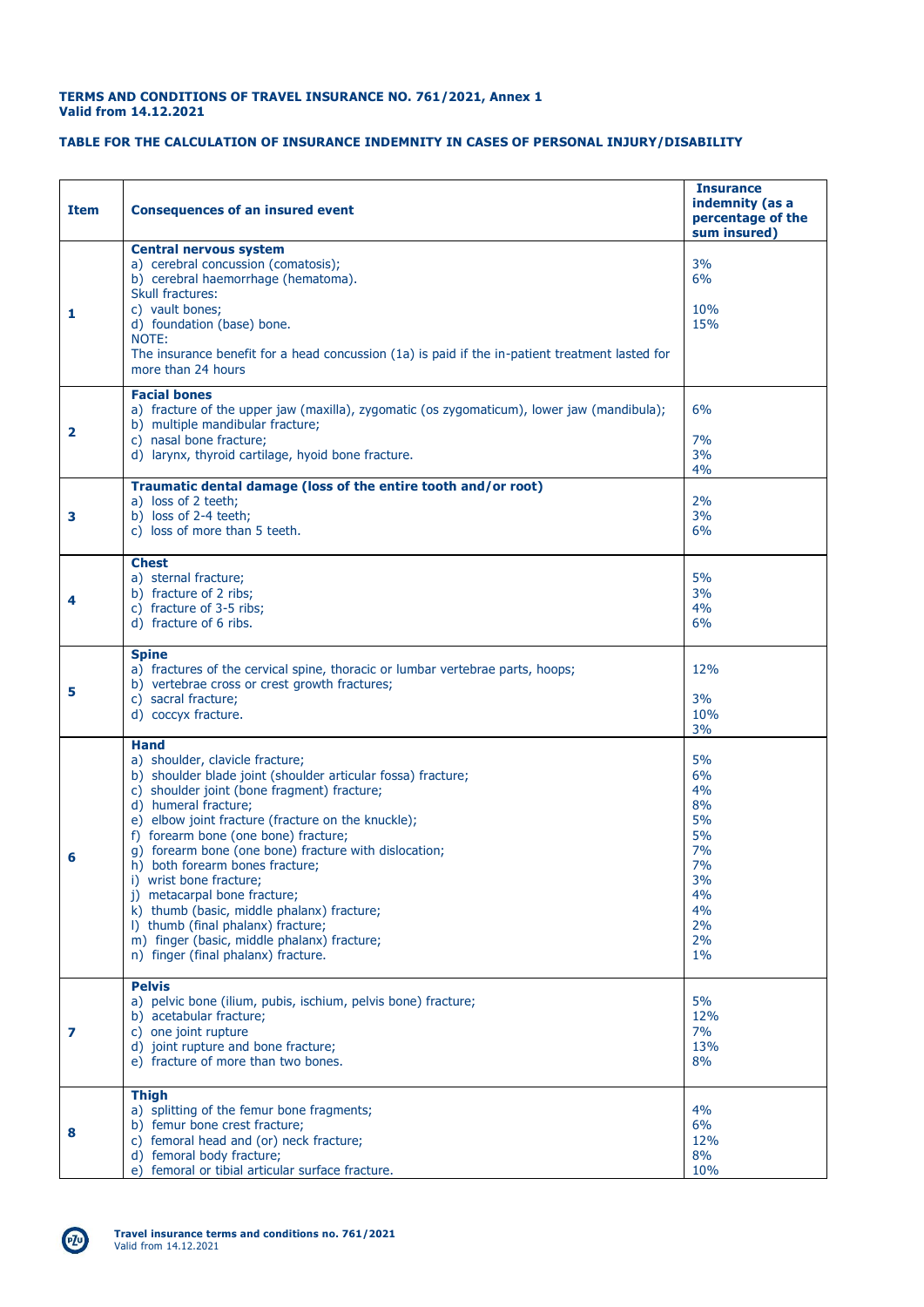| <b>Item</b> | <b>Consequences of an insured event</b>                                                                                                                                                                                                                                                                                                                                                                                                                                                                                                                                                                                                                                                                                                                                                                                                                                                                                                                                                                                                                                    | <b>Insurance</b><br>indemnity (as a<br>percentage of the<br>sum insured)      |
|-------------|----------------------------------------------------------------------------------------------------------------------------------------------------------------------------------------------------------------------------------------------------------------------------------------------------------------------------------------------------------------------------------------------------------------------------------------------------------------------------------------------------------------------------------------------------------------------------------------------------------------------------------------------------------------------------------------------------------------------------------------------------------------------------------------------------------------------------------------------------------------------------------------------------------------------------------------------------------------------------------------------------------------------------------------------------------------------------|-------------------------------------------------------------------------------|
|             |                                                                                                                                                                                                                                                                                                                                                                                                                                                                                                                                                                                                                                                                                                                                                                                                                                                                                                                                                                                                                                                                            |                                                                               |
| 9           | <b>Knee joint</b><br>a) traumatic lesion of meniscus integrity (rupture or tear), approved during the surgery or<br>magnetic resonance imaging test;<br>b) patella fracture.                                                                                                                                                                                                                                                                                                                                                                                                                                                                                                                                                                                                                                                                                                                                                                                                                                                                                               | 5%<br>6%                                                                      |
|             |                                                                                                                                                                                                                                                                                                                                                                                                                                                                                                                                                                                                                                                                                                                                                                                                                                                                                                                                                                                                                                                                            |                                                                               |
| 10          | <b>Shin</b><br>a) fibula fracture;<br>b) tibial fracture;<br>c) tibia and fibula fracture.                                                                                                                                                                                                                                                                                                                                                                                                                                                                                                                                                                                                                                                                                                                                                                                                                                                                                                                                                                                 | 5%<br>7%<br>10%                                                               |
| 11          | <b>Ankle joint</b><br>a) one ankle fracture;<br>b) Achilles tendon rupture.                                                                                                                                                                                                                                                                                                                                                                                                                                                                                                                                                                                                                                                                                                                                                                                                                                                                                                                                                                                                | 4%<br>5%                                                                      |
| 12          | Foot<br>a) foot bone fracture;<br>b) hucklebone (calcaneus) fracture, astragalus (talus) fracture;<br>c) toe (final phalanx or middle phalanx) fracture;<br>d) toe (phalanx Framework) fracture;<br>e) big toe (phalanx or middle phalanx) fracture;<br>f) big toe (final phalanx) fracture.                                                                                                                                                                                                                                                                                                                                                                                                                                                                                                                                                                                                                                                                                                                                                                               | 4%<br>7%<br>2%<br>3%<br>4%<br>2%                                              |
| 13          | Other traumatic effects, insured events<br>a) shoulder, elbow, knee joint dislocations;<br>b) ligament, tendon ruptures (if immobilisation with a splint or a plaster cast was applied);<br>c) haemarthrosis (if joint puncture was performed);<br>d) bone splits;<br>e) II° burns of no less than 1% of the body surface area;<br>f) II° burns of no less than 5% of the body surface area;<br>g) III° burns up to 2% of the body surface area;<br>h) III° burns of no less than 2% of the body surface area;<br>i) extensive I <sup>o</sup> burns which caused the non-burn disease;<br>j) III° frostbite;<br>k) traumatic internal organ damage, when the injured organ had to be operated on;<br>I) soft tissue ruptures of more than 3 cm when the tissues had to be sutured;<br>m) insured events (illness with tick-borne encephalitis, tetanus, rabies, electric shock injury<br>(during the discharges of electric networks, equipment, atmospheric electrical discharges)), if<br>the insurance indemnity has not been paid under the other items in this table. | 3%<br>3%<br>2%<br>2%<br>3%<br>5%<br>4%<br>6%<br>5%<br>5%<br>6%<br>3%<br>$1\%$ |
| 14          | <b>Disability</b><br>disability for children under 18 years old;<br>b) disability group for persons over 18 years until the retirement age:<br>$-45 - 55\%$<br>$-30 - 40\%;$<br>$-0 - 25\%$<br>c) disability group for persons of retirement age:<br>$-$ low:<br>$-$ medium;<br>$-$ high.                                                                                                                                                                                                                                                                                                                                                                                                                                                                                                                                                                                                                                                                                                                                                                                  | 65%<br>50%<br>65%<br>100%<br>50%<br>65%<br>100%                               |
| 15          | <b>Death</b>                                                                                                                                                                                                                                                                                                                                                                                                                                                                                                                                                                                                                                                                                                                                                                                                                                                                                                                                                                                                                                                               | 100%                                                                          |

## **Remarks:**

**1**. If surgery was performed for bone fracture reconstruction or reinforcement, the insurance benefit is increased by a further 10% of the sum insured. The maximum insurance indemnity amount may not exceed the sum insured.

**2**. If several multiple bone fractures occurred during an insured event, the insurance indemnities are summed up to the Sum ins ured.

**3**. Events not covered by this table are considered as non-insured events.

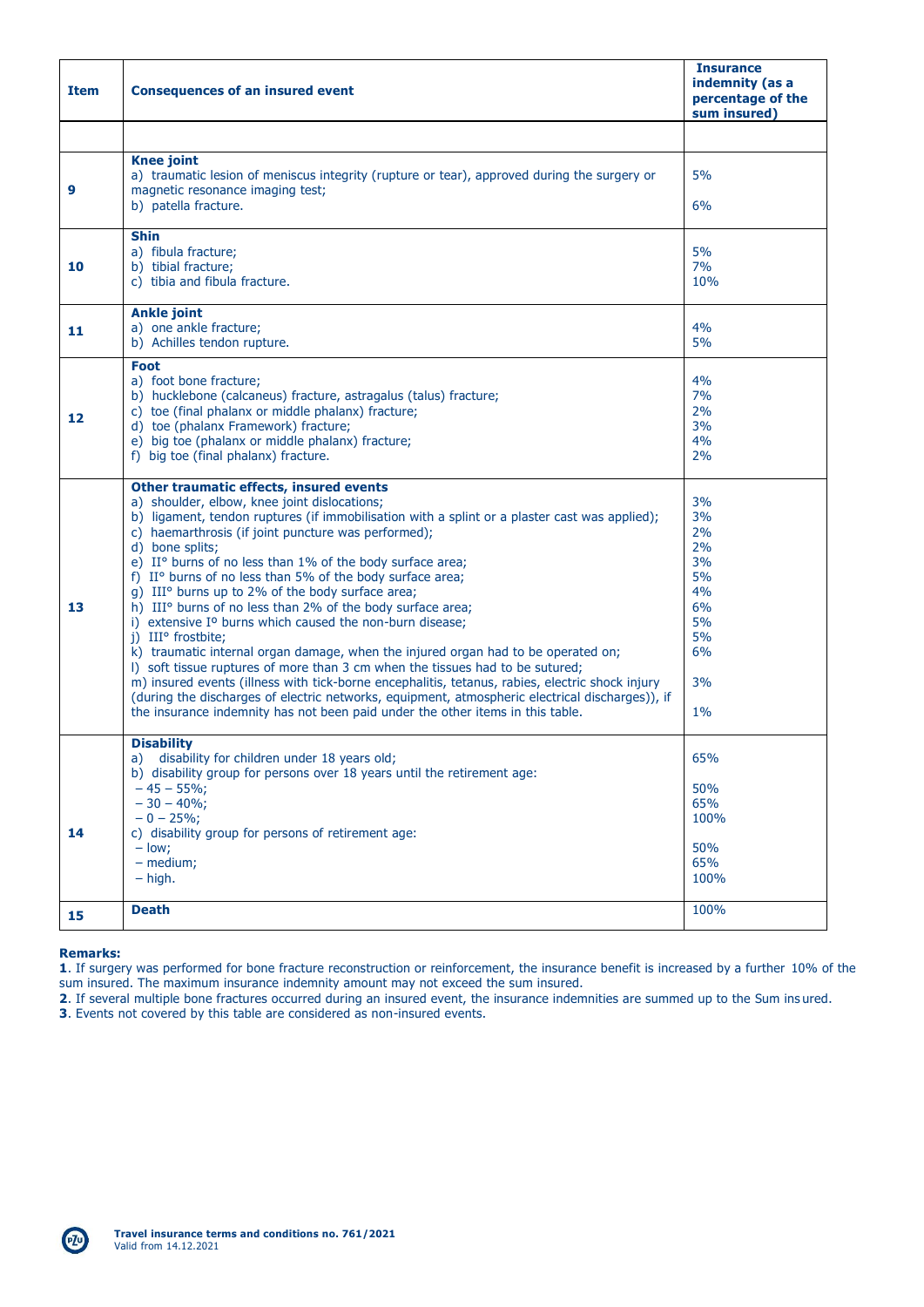## **SPECIAL CONDITIONS NO. 1 OF TRAVEL INSURANCE TERMS AND CONDITIONS NO. 761/2021**

Valid from 14.12.2021

### **1. ADDITIONAL RISKS OF TRAVEL INTERRUPTION**

- **1.1.** Event cancellation, ie as well as the cancellation of the trip due to the cancellation of an organised meeting (i.e. conference, seminar, trade fair), sporting event, concert, theatrical play (i.e. drama or ballet performance, opera, operetta) or; travel interruption arising from a change of the travel schedule due to a natural disaster (e.g. an earthquake, landslide, volcano eruption, tsunami, flod) or the malfunctioning of the transport specifid in the travel package;
- **1.2.** Travel disruption arising from work interruption or strike of a transportation company (including work interruption or strike a company servicing the transportation company) or the insolvency of the provider of a service contained in the travel package. The aforementioned does not include travel disruption caused by the insolvency of the touroperator or travel agency.
- **1.3.** Prerequisite for additional risks the validity of: 1. trip cancellation insurance is in force according to the Travel insurance terms and conditions No.761/2021 point 4;
- 2. there is the mark of additional risk cover;<br>3 additional risk insurance coverage is must
- additional risk insurance coverage is must be purchased no later than two calendar days after the initial ticket / travel packages for the initial payment or a prepayment.
- **1.4.** Insurance event is not considered to be a situation where the trip was booked after appearance of circumstances that caused a loss event
- **1.5.** Damage that compensated on the basic of additional risk of travel cancelation is according Travel insurance terms and conditions No. 761/2021 clauses 4.9.1 and 4.9.5.
- **1.6.** Valid are all exclusions described in the Travel insurance terms and conditions No. 761/2021 and General terms and conditions of insurance contracts, except the risks exclusions which are described in Special conditions No. 1 for Travel insurance terms and conditions no. 761/2021 in sections 1.1 and 1.2.

#### **2. WAIVING THE TRIP ADDITIONAL COVER**

- **2.1.** "Waiving the trip additional cover" means a situation where the insured cancels his booking for whatever reason.
- **2.2.** Prerequisite for the validity of:
- 1. trip cancellation insurance is in force;
- 2. there is the mark "Waiving the trip additional cover"; 3. additional insurance coverage is must be purchased no later than two calendar days after the initial ticket / travel packages for the initial payment or a prepayment;
- 
- 4. 100% of the total cost of the trip is insured.<br>**2.3.** Will reimburse 70% of the total tour package **2.3.** Will reimburse 70% of the total tour package cost which the tour operator or travel-related service provider does not return, up to the policy limit of the trip cancellation benefi, provided that they fulfil all the conditions set out in clause 2.2
- **2.4.** The insurance indemnity is not paid if the cancellation occurred less than 72 hours prior to travel.
- **3.** A maximum of two cases of additional trip cancellation insurance claims will be reimbursed in case of travel insurance effective for one year